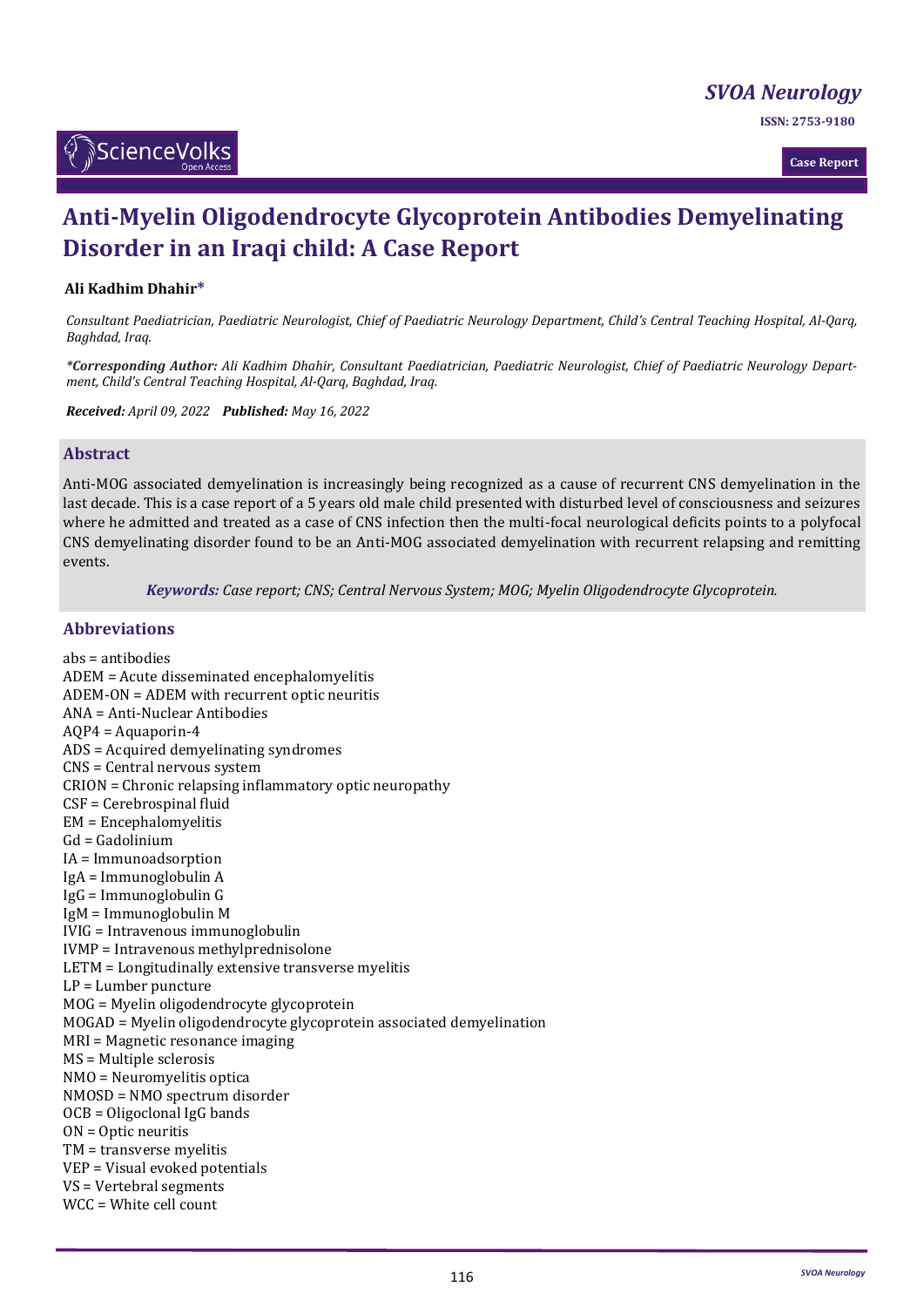## **Introduction**

Paediatric acquired demyelinating syndromes (ADS) consist of many diseases induced by the immune system causing demyelination in different parts of the CNS, like ADEM, ON, TM, NMOSD and MS. The diagnosis of which type is difficult at first, but with time can be made with more accuracy [1-4].

When anti-aquaporin-4 antibodies (AQP4-abs) were identified in 2004, AQP4-ab-positive NMOSD became more practical to be diagnosed with confidence [5]. Taking more lights in the last years, were the anti-myelin oligodendrocyte glycoprotein antibodies (MOG-abs) as an important cause in CNS demyelination [6,7]. Myelin oligodendrocyte glycoprotein are found on the outer surface of the myelin sheath and plasma membrane of oligodendrocytes, where it is attacked by those antibodies [8,9].

MOG represents a small component of myelin (less than 1%), but due to the high CNS specificity and outer location make it more prone for those antibodies' attacks [6,9]. After their discovery, MOG-abs were thought to be related to MS, but with advances in the assay techniques [10], many studies had showed that those antibodies only found in little patients with MS [11-13]. Now those MOG-abs accepted to be a special disease entity different from MS [12,14]. Those antibodies are more encountered in the paediatric population as compared to adults [15-17].

MOGAD is more commonly encountered in paediatric. When reviewing the newest studies, we found that the major prevalence of MOG-abs in paediatric (40%) compared to adult (22%) cohorts [16]. The corner stone of detecting the MOG-abs is the live cell-based assay (CBA), which is used in many studies [11-14,17-24]. Depending on results from those studies, 34% of the paediatric patients with ADS were found to have MOG-abs (34%; Fig. 1).



*Figure 1: ADS presenting phenotype, divided for MOG-ab-positive and negative patients [11-14,17-23].*

ADEM = acute disseminated encephalomyelitis, ADS = acquired demyelinating syndrome, MOG-ab = myelin oligodendrocyte glycoprotein antibody, ON=optic neuritis, TM = transverse myelitis.

According to the studies, MOG-abs are found mostly in patients with ADEM (53%), ON (40%), and TM (18%). Those MOG-abs positive patients presenting with ON and TM at the same time simulating a NMOSD represent a limited number of patients in different studies [11,13,14,21,23].

Looking to Fig. 2, we can see a summary of 13 studies about the multiple presentations of MOGAD in paediatrics at the start of the disease [11-14,17,20-27].



*Figure 2: Presenting clinical phenotypes within the paediatric MOGAD [11-13,17,20-27].*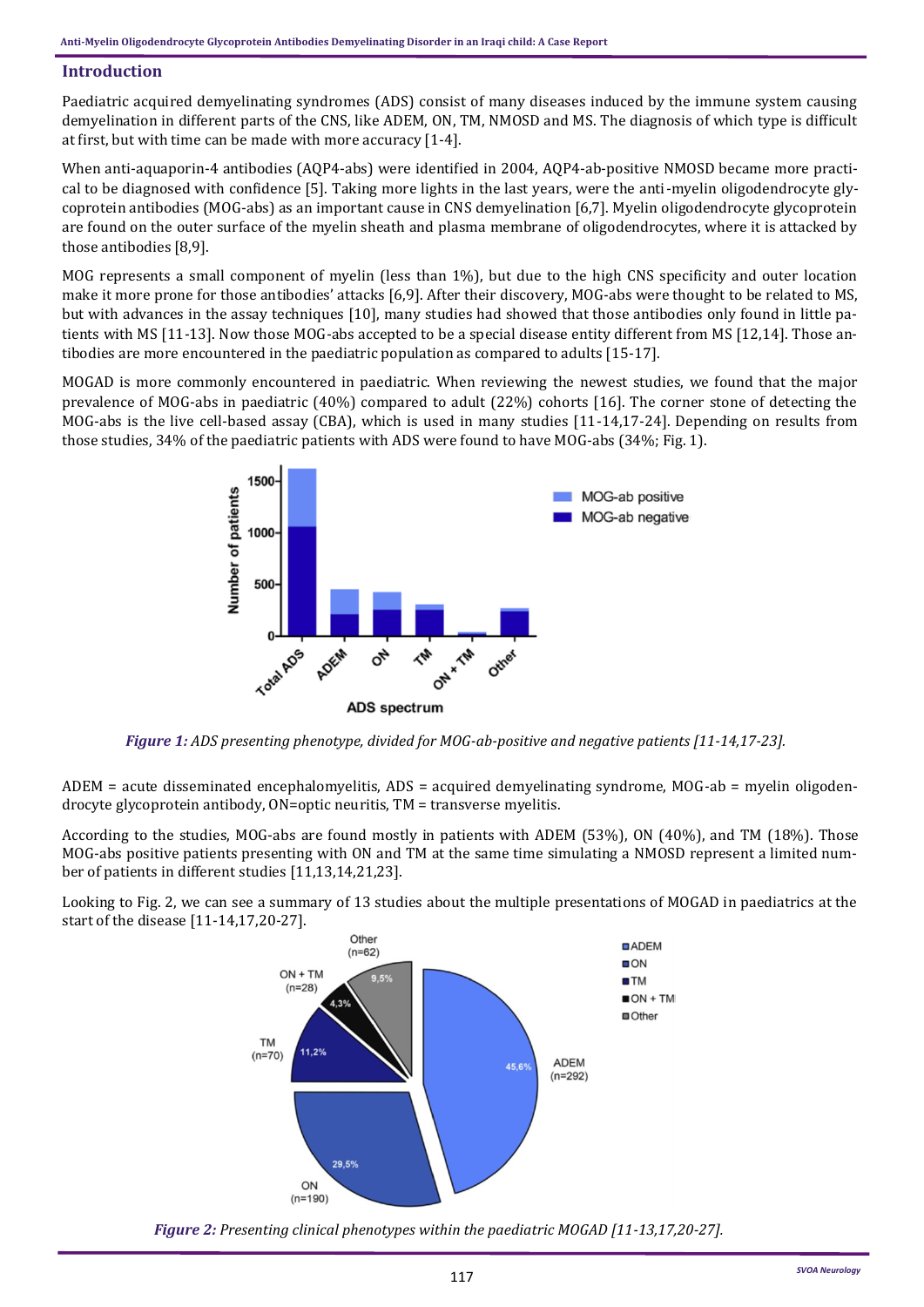Most of those patients in the studies are from Caucasian origin [12,17,28,29]. Females outnumber males in some studies but in the majority of studies there is equal male to female ratio [11-14,17,20,23,26,28,29,31]. In MS and NMOSD there is clear female predominance as compared to MOGAD [30,32,33].

The incidence of MOG-abs in paediatric ADS is more common in younger age groups than those with negative MOG-abs which could be explained by the higher incidence of ADEM in those younger age groups [11,13,14,20,28, 31, 33-37].

It is generally accepted that which clinical presentation of those paediatric patients who are tested positive for MOG-abs will be clearly dependent of the age group with ADEM being the most common in younger (less than 9 years and ON with or without NMOSD in older (more than 9 years) children [13,16,25,28], and adults [17, 38-41].

# **Case Report**

A 5 year old male child named Muhamad Ahmed presented with abnormal body movement for half an hour before admission to the emergency room of the Child's Central Teaching hospital, one of the major Pediatric hospitals in the capital Baghdad.

The condition started as a flu-like illness 2 weeks before the admission with runny nose and low-grade intermittent fever mostly at night. The patient was kept at home for symptomatic treatment.

Within the next 4 days he developed recurrent attacks of bi-temporal headache with no vomiting, and relieved slightly by sleep and simple analgesia. Next day there was increased headache frequency and intensity and became associated with bouts of vomiting about 3-4 times daily for the next 2 days.

The child became lethargic, sleepy, spending most of his time at bed. At the  $7<sup>th</sup>$  day of illness, he developed abnormal body movement as upward rolling of eyes with clenching teeth lasting for about 1 minute followed by secondarily generalized tonic-clonic seizure lasted for about half an hour reaching the hospital to be stopped by intravenous diazepam.

Following the convulsion, the patient didn't regain his consciousness and lapse in a comatose state during which he was only responding to painful stimuli by withdrawal.

Random blood sugar, complete blood count, C-reactive protein, renal function test, liver function test, serum electrolytes, and toxicology screen were all normal.

A brain CT was requested which showed bilateral ill-defined brain parenchyma hypodensities with area of exaggerated white/gray matter interface and suggest the need for brain MRI which was very difficult to be done according to the patient condition.

The patient was admitted to the ward of infectious diseases as a case of meningo-encephalitis (without LP and CSF analysis as he was in a critical state of illness).

He was started empirically on anti-meningeal antibiotics with acyclovir and dexamethasone. He remained in comatose state for the first 24 hours when brain MRI done then after.



*Figure 3: First brain MRI showing bilateral asymmetrical large hazy hyperintense lesions involving cortical, subcortical, deep white and grey matters where he is regarded as a case of ADEM.*

Before start treatment the patient was regarded as a case immune mediated encephalopathy syndrome so sent for following investigations before starting immune modulating agents:

- ANA, Anti-dsDNA.
- Anti-c-ANCA Anti-Neutrophil Cytoplasmic Ab anti PR3.
- Anti-p-ANCA Anti-Neutrophil Cytoplasmic Ab anti-MPO.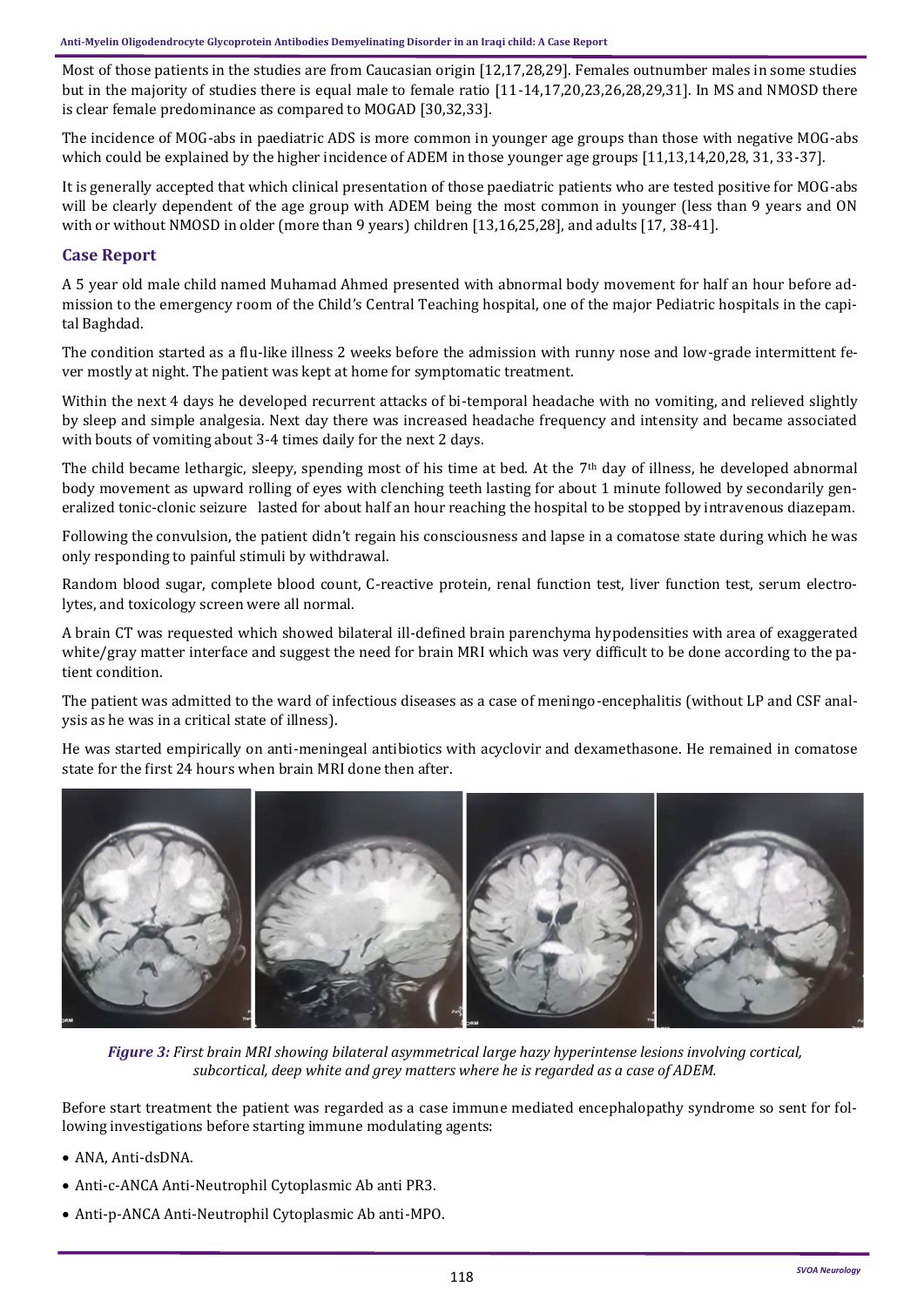- Anti-NMDA (N-methyl-D-aspartate)- Ab.
- Anti-MOG (Myelin Oligodendrocyte Glycoprotien) Ab.
- Anti-Aquaporine 4 Ab.

The patient was started on methyl prednisolone pulse steroid as 30 mg/kg per day for the next 5 successive days.

At about the 3rd day of treatment the patient started to regain his conscious level but he can't see his parents and only identify them by their voices.

At the 4th of November 2018 when the patient was receiving the fifth dose of pulse steroids, he was conscious and alert but had the following complains:

- Bi-frontal headache associated with pain behind both eyes and visual changes (although improving).
- Behavioral changes as he became aggressive with periods of shouting and hitting his family members on the reverse of his previous quiet nature.
- Slow and monotonus speech only single words.
- Difficulty swallowing for both solids and liquids with drooling of saliva and sometimes chocking.

## *On examination:*

General medical and systemic examinations were unremarkable. Vital signs were normal. Growth parameters within the median values. His neurological examination as follows:

- Mental status: alert and cooperative.
- Speech: single slurred words with monotonus quality but can comprehence, name objects, and repeat some words although with difficulty.
- Meningeal signs were negative.
- Cranial nerves: patient can't effectively cooperate for visual acuity and visual field examinations and have normal pupillary light reflex but bilateral congested optic discs.
- Both eyes tracks moving objects in all directions without limitation, fragmentation, nystagmus, and no claimed diplopia.
- Jaw jerk just present.
- No facial asymmetry.
- Uvula midline and moves slowly with diminished gag reflex.
- Tongue midline without atrophy or fasciculation.
- Motor system examination show normal tone in the 4 limbs with power up to the grade of 3+ to 4- with normal reflexes in all limbs and upgoing planter responses.
- Cerebellar signs were negative.
- Sensation: needs more patient cooperation but roughly the patient feels the pinprick and resist this test said it hurts.
- Gait: the patient was ambulatory with no abnormal gait pattern.

At the  $7<sup>th</sup>$  day the patient had shown dramatic improvement and discharged home on oral prednisolone taper over 2 weeks pending the results of investigations.

About 16 days after discharge (2 days after end of steroid), patient came back with recurrent headache with pain behind both eyes and within the next 2 days there was progressive visual loss, that increased gradually to the level of only light perception over about 36 hours.

Patient was admitted again and neurological examination was only significant for bilateral afferent pupillary light response, congested optic discs and markedly reduced visual acuity.

Patient admitted again at 26<sup>th</sup> of November 2018 and at the time of admission his investigations had arrived as follows:

- ANA 1:80 (normal range up to 1:40).
- Anti-NMDA-IgG antibodies 1:10 (normal range < 1:10).
- Anti-Aquaporine 4 negative.
- Anti-MOG-IgG antibodies 1:100 (normal range < 1:10).
- Other antibodies were negative.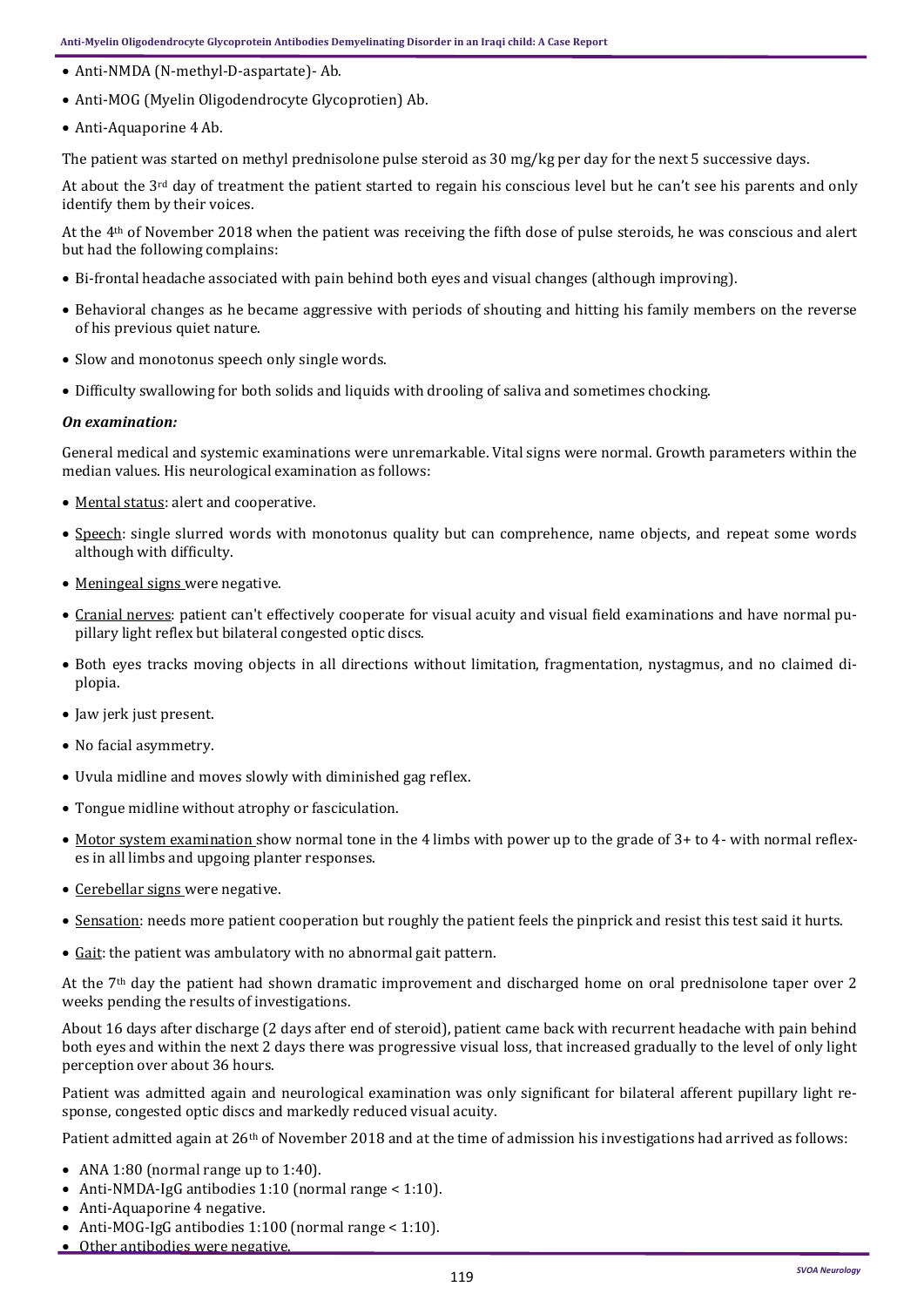New brain MRI with gado with special orbital view was recommended especially looking for optic nerve enhancement and new white matter enhancing lesions. It showed the same previous lesions with even signs of improvement of some lesions and unfortunately the orbital view with fat suppression was not done.



Figure (2) brain MRI done 3 weeks after receiving treatment showing marked improvement in demyelinating lesions, although the patient presented with optic neuritis.

The patient started again on pulse steroids with rapid improvement in the next 2 days and discharged after the third dose of pulse steroids with normal visual acuity.

This time discharged on oral steroids and mycophenolate as adjuvant drug because frequent relapses are expected.

# **Follow up**

First visit after 7 days, the patient was doing well on a low steroid dose (20 mg prednisolone/day) and mycophenolate.

Second visit after 14 days, patient doing well and start to taper steroids gradually.

About 4 days from starting steroid taper there were attacks of headache although mild with rapid response to analgesia, and the mycophenolate dose increased.

About 21 days from discharge and 7 days from start of steroid taper there was recurrence of visual disturbance and at about 23 days after discharge and 9 days from the steroid taper the patient can see about only 1 meter with headache and painful eye movements.

# **Second relapse admission and workup**

- CSF analysis and CSF for oligoclonal bands and IgG index.
- Visual evoked potential.
- Stop the oral steroids and mycophenolate and restart pulse steroids.

Patient rapidly respond to pulse steroids and from the second dose about had a normal visual acuity.

CSF analysis show: sugar 83 mg/dl (RBS 180 mg/ dl), protein 22 mg/dl, WBCs 28 cells (90% lymphocytes, 8% neutrophils, 2% monocytes), negative Gram stain, negative ZN stain, negative film for fungus, no abnormal cells. CSF IgG index 0.74 (mild elevation as normal value < 0.7). CSF IgG oligoclonal bands negative.

Visual evoked potential showed evidence of demyelinating lesion of sever degree on both sides but left > right chiasmatic and pre- chiasmatic.

Patient decided to be started on Rituximab but the family refuse and so kept on oral steroids for next 3 months and was doing well.

Then lost follow up and the family stopped treatment and the patient came back again with disturbed level of consciousness and frequent seizures where he admitted in a critical state of illness. The brain MRI at that presentation shown large hazy lesions.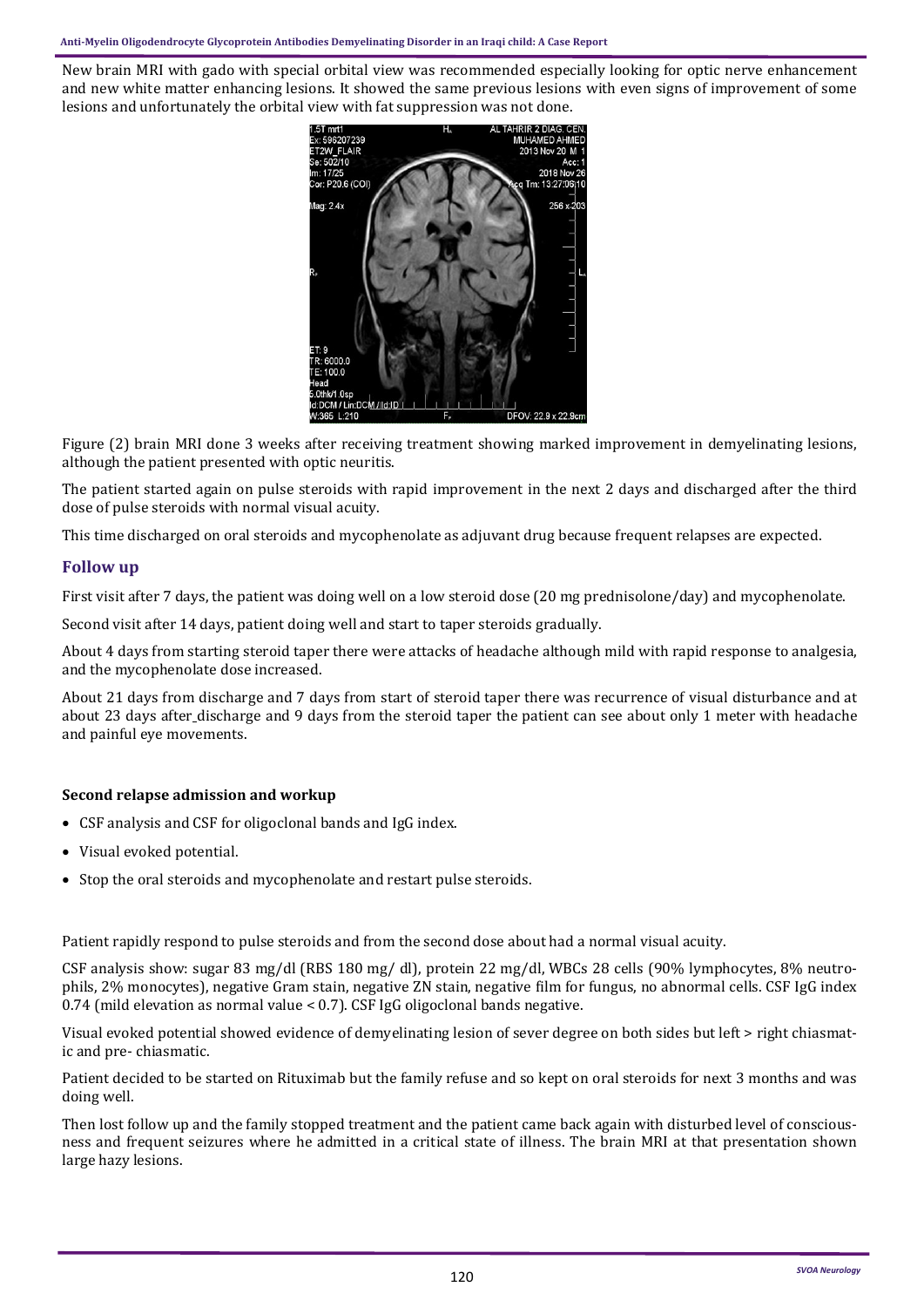

Figure (3) Brain MRI after the lost follow up about 6 months from the first encephalopathy attack showed multiple new lesions cortical and subcortical with large left sided temporo-parietal confluent lesion.

At that admission his Anti-MOG result was 1:320. Patient respond well on pulse steroids and started on Rituximab 4 doses on 4 successive weeks. Also started on levetiracetam to control the recurrent seizures as a result of that attack. The patient was doing well for next 3 months then he relapsed again with optic neuritis.

Clearly the patient was responding only to steroids and any aim to stop steroids and even decrease the dose ends with recurrent optic neuritis with the risk of having ADEM like presentations. So, in the last one year from Jan 2021 the patient started on IVIG with successful steroid taper then stop and the patient is now about 1 year free from attacks on IVIG doses every 2-3 months and developing normally.

Unfortunately, from those frequent attacks he developed epilepsy controlled on levetiracetam and right sided optic atrophy.



Figure (4) Last brain MRI on the 5<sup>th</sup> of January 2022 showing clear improvement of lesions on IVIG bolus doses every 2-3 moths without steroids.

# **Discussion**

Due to the advances in the development of the cell-based assays aid in the discovery of new antibodies targeting the human myelin oligodendrocyte glycoprotein (MOG-IgG) called MOG-abs, presenting with different phenotypes but mostly with ADEM, ON, ADEM-ON, NMOSD, and brain stem encephalitis. Now MAGAD is considered a separated disease from MS and other CNS demyelinating syndromes [42].

Because of similarities of presentation (especially in patients with recurrent ON) with MS patients and to prevent overdiagnosis, special criteria to diagnose MOGAD were indicated [42].

# **Criteria for MOG-IgG testing in patients presenting with acute CNS demyelination:** [42]

First attack or recurrent ON, or to lesser extent, myelitis, brainstem encephalitis, encephalitis, or any combination of them:

**plus** radiological or VEP support of CNS demyelination (note VEP support required in patients presented with ON) **plus** one of the followings: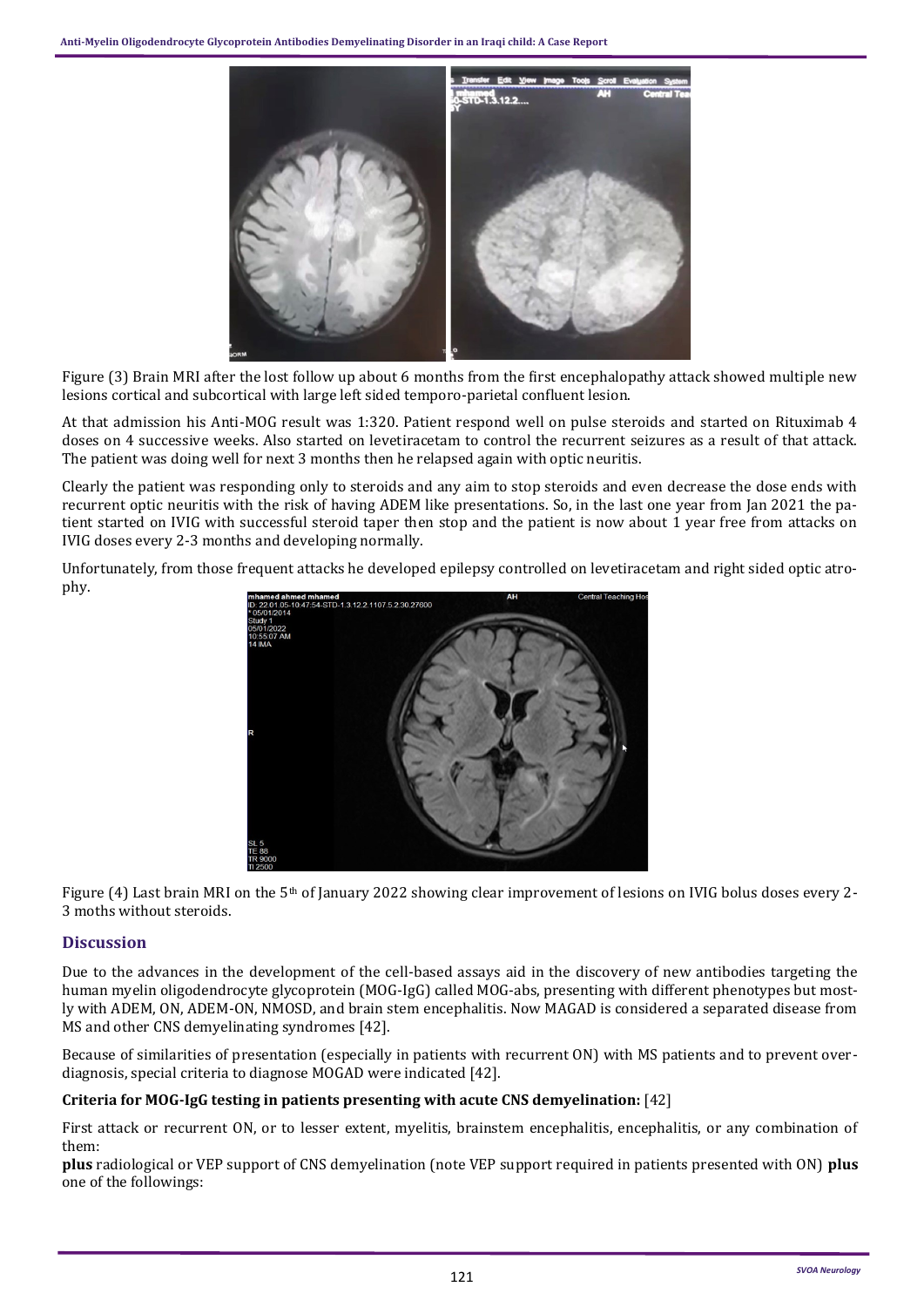#### *MRI*

a. Longitudinally extensive spinal cord lesion or spinal cord atrophy (LETM ≥3 VS, contiguous) on MRI or lesions of Conus medullaris.

b. Extensive optic nerve lesion (e.g., > half of the length of the pre-chiasmal optic nerve, on T2 or T1 with gadolinium enhancement) or Perioptic gadolinium enhancement during acute ON

c. The Brain MRI lesions are not periventricular, not ovoid, and not involving the corpus callosum

d. The lesions are large, and confluent.

## *Fundoscopy*

e. Papilledema or papillitis when there is attack or relapse with ON

# *CSF*

f. Neutrophilic predominance or WCC pleocytosis of more than 50/μl

g. Absence of OCB at presentation and any next follow up analysis in the CSF

# *Histopathology*

h. Demyelinating lesions with deposition of IgG antibodies and complement.

# *Clinical findings*

i. Presentation with recurrent sever unilateral but especially bilateral ON at the same time leading to sever impairment of visual acuity or even loss of vision in one or both eyes during or after the attacks of ON.

j. Severe or recurrent attacks of acute myelitis or brainstem encephalitis

k. Presentation with ADEM, and especially with recurrent ADEM or ADEM-ON.

l. Acute encephalopathy presenting with either seizures, behavioural changes, or disturbed level of consciousness with radiological support of demyelination.

m. Symptoms and signs following a recent vaccination within 4 days to 4 weeks of illness.

n. Presentation like an area postrema syndrome with resistant nausea, vomiting and intractable hiccups.

# **Treatment response**

o. Steroid-dependent symptoms (including CRION)

If a patient presented with ON and LETM, it is better to test AQP4-IgG and MOG-IgG at the same time as such presentation is common in both MOGAD and NMOSD and not in MS [[43,](https://www.ncbi.nlm.nih.gov/pmc/articles/PMC5932838/#CR3) [49\].](https://www.ncbi.nlm.nih.gov/pmc/articles/PMC5932838/#CR39)

The time of doing the MRI study is strongly related to the probability of finding LETM with shorter lesions may be detected at the onset or the recovery periods indicating the need for MRI follow up which is better to be in axial and sagittal sections. However, children who tested positive for MOG-IgG frequently have LETM at the disease onset [50].

MOG-IgG-positive patients mostly will have longitudinal extensive optic nerve lesions (4-5 segments = anterior intraorbital segment, posterior intra-orbital segment, canalicular, intracranial, chiasmal) [\[52\]](https://www.ncbi.nlm.nih.gov/pmc/articles/PMC5932838/#CR45) in contrast to the MS patients which involve only over 1 segment (70%) or 2 segments (30%)[[51\].](https://www.ncbi.nlm.nih.gov/pmc/articles/PMC5932838/#CR44)

Regarding brain MRI with contrast, in MOG-IgG-positive patients, lesions agreed to be non-ovoid/round periventricular, and non-Dawson's finger-type lesions which was also found in 100% of mixed adult (*n* = 15) and paediatric (*n* = 6) cohort and juxtacortical U fiber lesions in 95.2% [\[47,](https://www.ncbi.nlm.nih.gov/pmc/articles/PMC5932838/#CR36) [48\]](https://www.ncbi.nlm.nih.gov/pmc/articles/PMC5932838/#CR37).

In an exclusive paediatric cohort, it had been found that a lack of Dawson's finger-type lesions confirmed in MOG-IgGpositive patients (98.6%); and U fiber lesions were absent in 94.2% of MOG-IgG-positive paediatric patients in the same study [[50\]](https://www.ncbi.nlm.nih.gov/pmc/articles/PMC5932838/#CR41)

Regarding CSF analysis neutrophilic pleocytosis is found in MOGAD as well as in NMOSD. However, it is absent in MS [[53\]](https://www.ncbi.nlm.nih.gov/pmc/articles/PMC5932838/#CR51).

CSF oligoclonal bands are present in a minority of MOGAD patients (10-13%) in some studies in contrast to their presence in 98% of MS patients [54]. This indicate that the presence of OCB doesn't preclude the diagnosis of MOGAD but follow up will show their absence or alternative diagnosis with taking into consideration also that not all MS patients have CSF OCB especially in Asian patients (e.g., 40-80% in Japan) [\[43,](https://www.ncbi.nlm.nih.gov/pmc/articles/PMC5932838/#CR3)[55\]](https://www.ncbi.nlm.nih.gov/pmc/articles/PMC5932838/#CR54).

Multiple studied shows frequent relapses of symptoms when starting taper of steroids including also this case report [[43,](https://www.ncbi.nlm.nih.gov/pmc/articles/PMC5932838/#CR3) [44,](https://www.ncbi.nlm.nih.gov/pmc/articles/PMC5932838/#CR18) [45,](https://www.ncbi.nlm.nih.gov/pmc/articles/PMC5932838/#CR20) [46,](https://www.ncbi.nlm.nih.gov/pmc/articles/PMC5932838/#CR22) [56\]](https://www.ncbi.nlm.nih.gov/pmc/articles/PMC5932838/#CR62).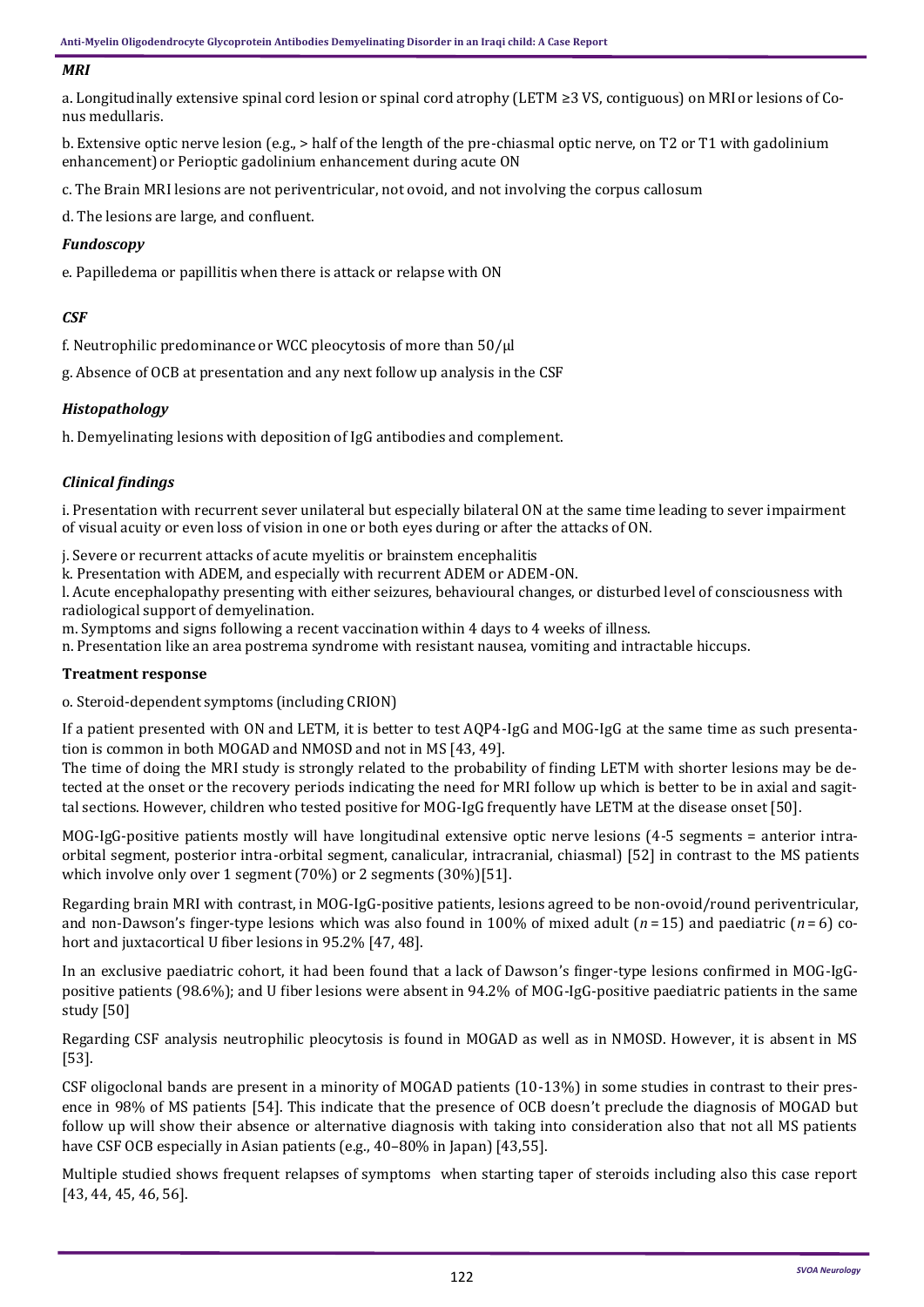## **Conclusion**

Anti-MOG associated demyelination is a special disease entity that is presented in children under 9 years of age, mostly with ADEM, recurrent ADEM, or ADEM-ON and over 9 years old especially with recurrent myelitis, ON and NOMSD-like phenotypes.

All children with Clinical presentation of ADEM especially those under 9 years of age and with large confluent and hazy demyelinating lesions on brain MRI should be tested for MOG antibodies with serial evaluation for those who were positive at first presentation.

Best treatment options for Anti-MOG associated demyelination, are steroids and IVIG.

The patient is now regarded typical case of Anti-MOG demyelinating disorder from the following collected criteria:

- 1. Simultaneous bilateral acute relapsing optic neuritis following ADEM.
- 2. MRI findings consistent with ADEM and then improving even with recurrence of ON and non-consistent of MS MRI findings.
- 3. VEP showing evidence of demyelination.
- 4. Optic disc swelling during each relapsing acute ON.
- 5. CSF negative for oligoclonal bands.
- 6. Negative serum aquaporin-4 IgG Ab.
- 7. Positive Anti-MOG IgG Ab in serum.
- 8. Frequent flare-ups after stop steroids, or steroid-dependent symptoms.

## **Conflict of Interest**

The author declares no conflict of interest.

## **References**

- [B. Banwell, J. Kennedy, D. Sadovnick, D.L. Arnold, S. Magalhaes, K. Wambera,](https://pubmed.ncbi.nlm.nih.gov/19153370/#:~:text=Conclusion%3A%20The%20incidence%20of%20pediatric,0.9%20per%20100%2C000%20Canadian%20children.) et al., Incidence of acquired [demyelination of the CNS in Canadian children,](https://pubmed.ncbi.nlm.nih.gov/19153370/#:~:text=Conclusion%3A%20The%20incidence%20of%20pediatric,0.9%20per%20100%2C000%20Canadian%20children.) Neurology 72 (3) (2009) 232-239.
- [L.B. Krupp, M. Tardieu, M.P. Amato, B. Banwell, T. Chitnis, R.C. Dale, et al.,](https://pubmed.ncbi.nlm.nih.gov/23572237/) International Pediatric Multiple Sclerosis Study Group criteria for pediatric multiple sclerosis and immune-[mediated central nervous system demyelinating](https://pubmed.ncbi.nlm.nih.gov/23572237/) [disorders: revisions to the 2007 definitions, Mult. Scler. 19 \(10\) \(2013\) 1261](https://pubmed.ncbi.nlm.nih.gov/23572237/)-1267.
- I.A. Ketelslegers, C.E. Catsman-[Berrevoets, R.F. Neuteboom, M. Boon, K.G. van Dijk, M.J. Eikelenboom, et al., Incidence](https://pubmed.ncbi.nlm.nih.gov/22349866/)  [of acquired demyelinating syndromes of the CNS in Dutch children: a nationwide study, J. Neurol. 259 \(9\) \(2012\)](https://pubmed.ncbi.nlm.nih.gov/22349866/)  1929-[1935.](https://pubmed.ncbi.nlm.nih.gov/22349866/)
- [R. Neuteboom, C. Wilbur, D. Van Pelt, M. Rodriguez, A. Yeh, The spectrum of inflammatory acquired demyelinating](https://pubmed.ncbi.nlm.nih.gov/29103426/)  [syndromes in children, Semin. Pediatr. Neurol. 24 \(3\) \(2017\) 189](https://pubmed.ncbi.nlm.nih.gov/29103426/)-200.
- 5. [V.A. Lennon, D.M. Wingerchuk, T.J. Kryzer, S.J. Pittock, C.F. Lucchinetti, K. Fujihara, et al., A serum autoantibody mark](https://pubmed.ncbi.nlm.nih.gov/15589308/)[er of neuromyelitis optica: distinction from multiple sclerosis, Lancet 364 \(9451\) \(2004\) 2106](https://pubmed.ncbi.nlm.nih.gov/15589308/)-2112.
- 6. [M. Reindl, F. Di Pauli, K. Rostasy, T. Berger, The spectrum of MOG autoantibody](https://pubmed.ncbi.nlm.nih.gov/23797245/)-associated demyelinating diseases, [Nat. Rev. Neurol. 9 \(8\) \(2013\) 455](https://pubmed.ncbi.nlm.nih.gov/23797245/)-461.
- [E.M. Hennes, M. Baumann, C. Lechner, K. Rostasy, MOG spectrum disorders and role of MOG](https://pubmed.ncbi.nlm.nih.gov/28859212/)-antibodies in clinical [practice, Neuropediatrics 49 \(1\) \(2018\) 3](https://pubmed.ncbi.nlm.nih.gov/28859212/)-11.
- [C. Brunner, H. Lassmann, T.V. Waehneldt, J.M. Matthieu, C. Linington, Differential ultrastructural localization of mye](https://pubmed.ncbi.nlm.nih.gov/2462020/)[lin basic protein, myelin/oligodendroglial glycoprotein, and 2',3'](https://pubmed.ncbi.nlm.nih.gov/2462020/)-cyclic nucleotide 3'-phosphodiesterase in the CNS of [adult rats, J. Neurochem. 52 \(1\) \(1989\) 296](https://pubmed.ncbi.nlm.nih.gov/2462020/)-304.
- 9. [B. Hemmer, J.J. Archelos, H.P. Hartung, New concepts in the immunopathogenesis of multiple sclerosis, Nat. Rev. Neu](https://www.nature.com/articles/nrn784)[rosci. 3 \(4\) \(2002\) 291](https://www.nature.com/articles/nrn784)-301.
- 10. Thaís. Armangue, Marco Capobianco, et al., E.U. paediatric MOG consortium consensus: Part 3 Biomarkers of paediatric myelin oligodendrocyte glycoprotein antibody-[associated disorders, Eur. J. Paediatr. Neurol. 21 \(2020\) 22](https://pubmed.ncbi.nlm.nih.gov/33191096/)-31.
- [I.A. Ketelslegers, D.E. Van Pelt, S. Bryde, R.F. Neuteboom, C.E. Catsman](https://pubmed.ncbi.nlm.nih.gov/25662345/)-Berrevoets, D. Hamann, et al., Anti-MOG anti[bodies plead against MS diagnosis in an Acquired Demyelinating Syndromes cohort, Mult. Scler. 21 \(12\) \(2015\) 1513](https://pubmed.ncbi.nlm.nih.gov/25662345/) -[1520.](https://pubmed.ncbi.nlm.nih.gov/25662345/)
- 12. Y. Hacohen, M. Absoud, K. Deiva, C. Hemingway, P. Nytrova, M. Woodhall, et al., Myelin oligodendrocyte glycoprotein antibodies are associated with a non-[MS course in children, Neurol Neuroimmunol Neuroinflamm 2 \(2\) \(2015\)](https://pubmed.ncbi.nlm.nih.gov/25798445/)-81.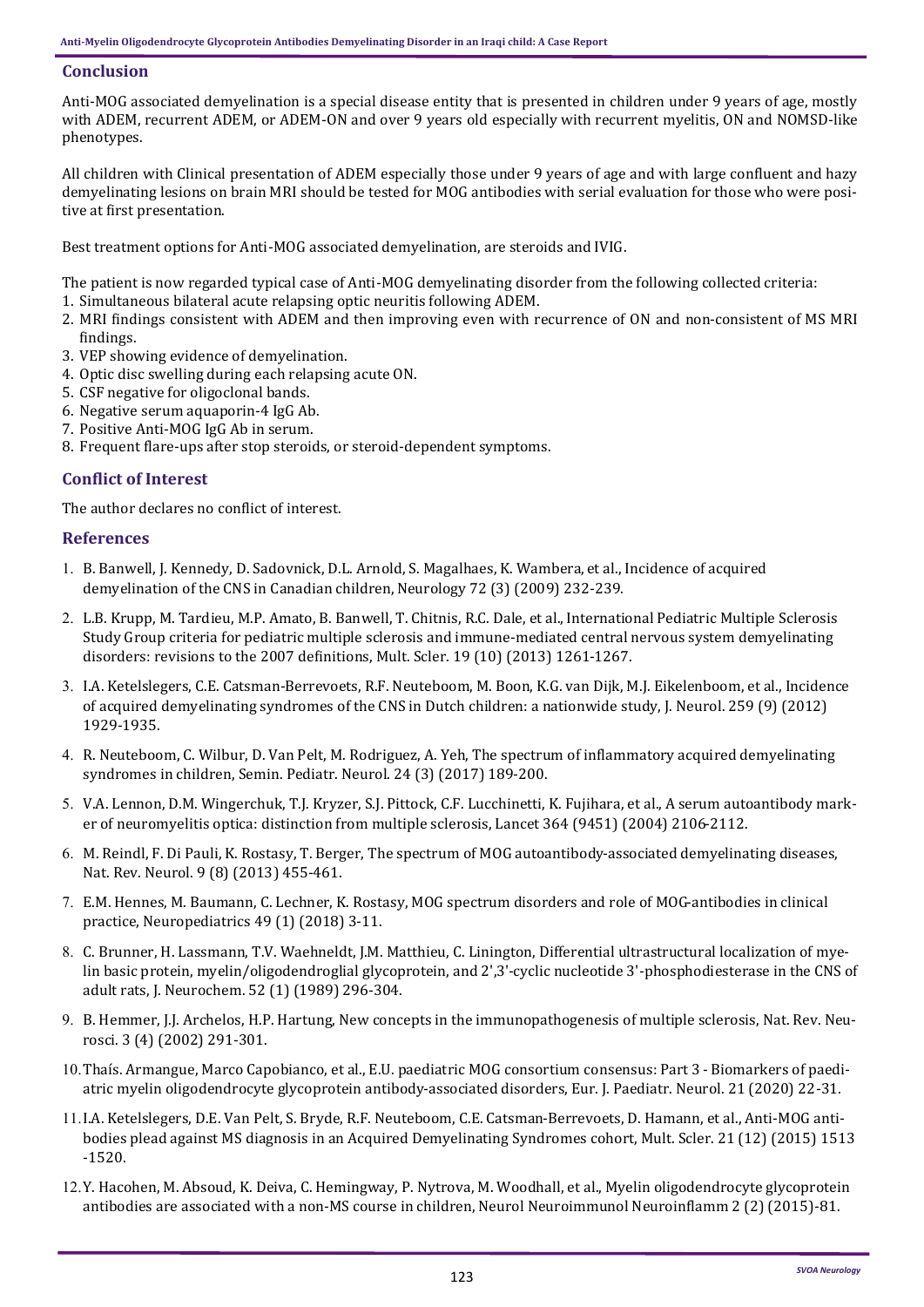- 13.E.M. Hennes, M. Baumann, K. Schanda, B. Anlar, B. Bajer-[Kornek, A. Blaschek, et al., Prognostic relevance of MOG anti](https://pubmed.ncbi.nlm.nih.gov/28768844/)[bodies in children with an acquired demyelinating syndrome, Neurology 89 \(9\) \(2017\) 900](https://pubmed.ncbi.nlm.nih.gov/28768844/)-908.
- 14.[P. Waters, G. Fadda, M. Woodhall, J. O'Mahony, R.A. Brown, D.A. Castro, et al., Serial anti](https://pubmed.ncbi.nlm.nih.gov/31545352/)-myelin oligodendrocyte gly[coprotein antibody analyses and outcomes in children with demyelinating syndromes, JAMA Neurol \(2019\).](https://pubmed.ncbi.nlm.nih.gov/31545352/)
- 15.S. Ramanathan, R.C. Dale, F. Brilot, Anti-[MOG antibody: the history, clinical phenotype, and pathogenicity of a serum](https://pubmed.ncbi.nlm.nih.gov/26708342/)  [biomarker for demyelination, Autoimmun. Rev. 15 \(4\) \(2016\) 307](https://pubmed.ncbi.nlm.nih.gov/26708342/)-324.
- 16.[M. Reindl, P. Waters, Myelin oligodendrocyte glycoprotein antibodies in neurological disease, Nat. Rev. Neurol. 15 \(2\)](https://pubmed.ncbi.nlm.nih.gov/30559466/)  [\(2019\) 89](https://pubmed.ncbi.nlm.nih.gov/30559466/)-102.
- 17.[C.L. de Mol, Y. Wong, E.D. van Pelt, B. Wokke, T. Siepman, R.F. Neuteboom, et al., The clinical spectrum and incidence](https://pubmed.ncbi.nlm.nih.gov/31094288/)  of anti-MOG-[associated acquired demyelinating syndromes in children and adults, Mult. Scler. \(2019\),](https://pubmed.ncbi.nlm.nih.gov/31094288/)  [1352458519845112.](https://pubmed.ncbi.nlm.nih.gov/31094288/)
- 18.[A.K. Probstel, K. Dornmair, R. Bittner, P. Sperl, D. Jenne, S. Magalhaes, et al., Antibodies to MOG are transient in child](https://pubmed.ncbi.nlm.nih.gov/21795651/#:~:text=Results%3A%20Twenty%2Dfive%20children%20who,patient%20with%20clinically%20isolated%20syndrome.)[hood acute disseminated encephalomyelitis, Neurology 77 \(6\) \(2011\) 580](https://pubmed.ncbi.nlm.nih.gov/21795651/#:~:text=Results%3A%20Twenty%2Dfive%20children%20who,patient%20with%20clinically%20isolated%20syndrome.)-588.
- 19.[K. Rostasy, S. Mader, K. Schanda, P. Huppke, J. Gartner, V. Kraus, et al., Antimyelin oligodendrocyte glycoprotein anti](https://pubmed.ncbi.nlm.nih.gov/22371853/)[bodies in pediatric patients with optic neuritis, Arch. Neurol. 69 \(6\) \(2012\) 752](https://pubmed.ncbi.nlm.nih.gov/22371853/)-756.
- 20.[R.C. Dale, E.M. Tantsis, V. Merheb, R.Y. Kumaran, N. Sinmaz, K. Pathmanandavel, et al., Antibodies to MOG have a de](https://www.ncbi.nlm.nih.gov/pmc/articles/PMC4202678/)[myelination phenotype and affect oligodendrocyte cytoskeleton, Neurol Neuroimmunol Neuroinflamm 1 \(1\) \(2014\)](https://www.ncbi.nlm.nih.gov/pmc/articles/PMC4202678/)- [12.](https://www.ncbi.nlm.nih.gov/pmc/articles/PMC4202678/)
- 21.[G. Fadda, R.A. Brown, G. Longoni, D.A. Castro, J. O'Mahony, L.H. Verhey, et al., MRI and laboratory features and the](https://pubmed.ncbi.nlm.nih.gov/30169254/)  [performance of international criteria in the diagnosis of multiple sclerosis in children and adolescents: a prospective](https://pubmed.ncbi.nlm.nih.gov/30169254/)  [cohort study, Lancet Child Adolesc Health 2 \(3\) \(2018\) 191](https://pubmed.ncbi.nlm.nih.gov/30169254/)-204.
- 22.[S. Duignan, S. Wright, T. Rossor, J. Cazabon, K. Gilmour, O. Ciccarelli, et al., Myelin oligodendrocyte glycoprotein and](https://pubmed.ncbi.nlm.nih.gov/29468668/)  aquaporin-[4 antibodies are highly specific in children with acquired demyelinating syndromes, Dev. Med. Child Neu](https://pubmed.ncbi.nlm.nih.gov/29468668/)[rol. 60 \(9\) \(2018\) 958](https://pubmed.ncbi.nlm.nih.gov/29468668/)-962.
- 23.T. Armangue, G. Olive-Cirera, E. Martinez-[Hernandez, M. Sepulveda, R. Ruiz](https://www.thelancet.com/journals/laneur/article/PIIS1474-4422(19)30488-0/fulltext)-Garcia, M. Munoz-Batista, et al., Associa[tions of paediatric demyelinating and encephalitic syndromes with myelin oligodendrocyte glycoprotein antibodies:](https://www.thelancet.com/journals/laneur/article/PIIS1474-4422(19)30488-0/fulltext)  [a multicentre observational study, Lancet Neurol. 19 \(3\) \(2020\) 234](https://www.thelancet.com/journals/laneur/article/PIIS1474-4422(19)30488-0/fulltext)-246.
- 24.[S. Salama, S. Pardo, M. Levy, Clinical characteristics of myelin oligodendrocyte glycoprotein antibody neuromyelitis](https://pubmed.ncbi.nlm.nih.gov/30825703/)  [optica spectrum disorder, MultScler Relat Disord 30 \(2019\) 231](https://pubmed.ncbi.nlm.nih.gov/30825703/)-235.
- 25.[M. Baumann, A. Grams, T. Djurdjevic, E.M. Wendel, C. Lechner, B. Behring, et al., MRI of the first event in pediatric ac](https://pubmed.ncbi.nlm.nih.gov/29423614/)[quired demyelinating syndromes with antibodies to myelin oligodendrocyte glycoprotein, J. Neurol. 265 \(4\) \(2018\)](https://pubmed.ncbi.nlm.nih.gov/29423614/)  845-[855.](https://pubmed.ncbi.nlm.nih.gov/29423614/)
- 26.[B. Konuskan, M. Yildirim, R. Gocmen, T.D. Okur, I. Polat, H. Kilic, et al., Retrospective analysis of children with myelin](https://pubmed.ncbi.nlm.nih.gov/30212767/)  oligodendrocyte glycoprotein antibody-[related disorders, Mult Scler Relat Disord 26 \(2018\) 1](https://pubmed.ncbi.nlm.nih.gov/30212767/)-7.
- 27.A. Cobo-[Calvo, A. Ruiz, H. D'Indy, A.L. Poulat, M. Carneiro, N. Philippe, et al., MOG antibody](https://pubmed.ncbi.nlm.nih.gov/28770374/)-related disorders: com[mon features and uncommon presentations, J. Neurol. 264 \(9\) \(2017\) 1945](https://pubmed.ncbi.nlm.nih.gov/28770374/)-1955.
- 28.C. Fernandez-Carbonell, D. Vargas-[Lowy, A. Musallam, B. Healy, K. McLaughlin, K.W. Wucherpfennig, et al., Clinical](https://pubmed.ncbi.nlm.nih.gov/26041801/)  [and MRI phenotype of children with MOG antibodies, Mult. Scler. 22 \(2\) \(2016\) 174](https://pubmed.ncbi.nlm.nih.gov/26041801/)-184.
- 29.Y. Hacohen, B. Banwell, Treatment approaches for MOG-ab-[associated demyelination in children, Curr. Treat. Options](https://pubmed.ncbi.nlm.nih.gov/30671648/)  [Neurol. 21 \(1\) \(2019\) 2.](https://pubmed.ncbi.nlm.nih.gov/30671648/)
- 30.[A. McKeon, V.A. Lennon, T. Lotze, S. Tenenbaum, J.M. Ness, M. Rensel, et al., CNS aquaporin](https://pubmed.ncbi.nlm.nih.gov/18509092/#:~:text=Forty%2Dthree%20of%2048%20patients,inflammatory%20CNS%20disease%20in%20children.)-4 autoimmunity in chil[dren, Neurology 71 \(2\) \(2008\) 93](https://pubmed.ncbi.nlm.nih.gov/18509092/#:~:text=Forty%2Dthree%20of%2048%20patients,inflammatory%20CNS%20disease%20in%20children.)-100.
- 31.[M. Baumann, K. Sahin, C. Lechner, E.M. Hennes, K. Schanda, S. Mader, et al., Clinical and neuroradiological differences](https://pubmed.ncbi.nlm.nih.gov/25121570/)  [of paediatric acute disseminating encephalomyelitis with and without antibodies to the myelin oligodendrocyte gly](https://pubmed.ncbi.nlm.nih.gov/25121570/)[coprotein, J. Neurol. Neurosurg. Psychiatry 86 \(3\) \(2015\) 265](https://pubmed.ncbi.nlm.nih.gov/25121570/)-272.
- 32.[R.Q. Hintzen, R.C. Dale, R.F. Neuteboom, S. Mar, B. Banwell, Pediatric acquired CNS demyelinating syndromes: fea](https://pubmed.ncbi.nlm.nih.gov/27572864/)[tures associated with multiple sclerosis, Neurology 87 \(9 Suppl 2\) \(2016\) S67](https://pubmed.ncbi.nlm.nih.gov/27572864/)-S73.
- 33.[C. Lechner, M. Baumann, E.M. Hennes, K. Schanda, K. Marquard, M. Karenfort, et al., Antibodies to MOG and AQP4 in](https://pubmed.ncbi.nlm.nih.gov/26645082/)  [children with neuromyelitis optica and limited forms of the disease, J. Neurol. Neurosurg. Psychiatry 87 \(8\) \(2016\)](https://pubmed.ncbi.nlm.nih.gov/26645082/)  897-[905.](https://pubmed.ncbi.nlm.nih.gov/26645082/)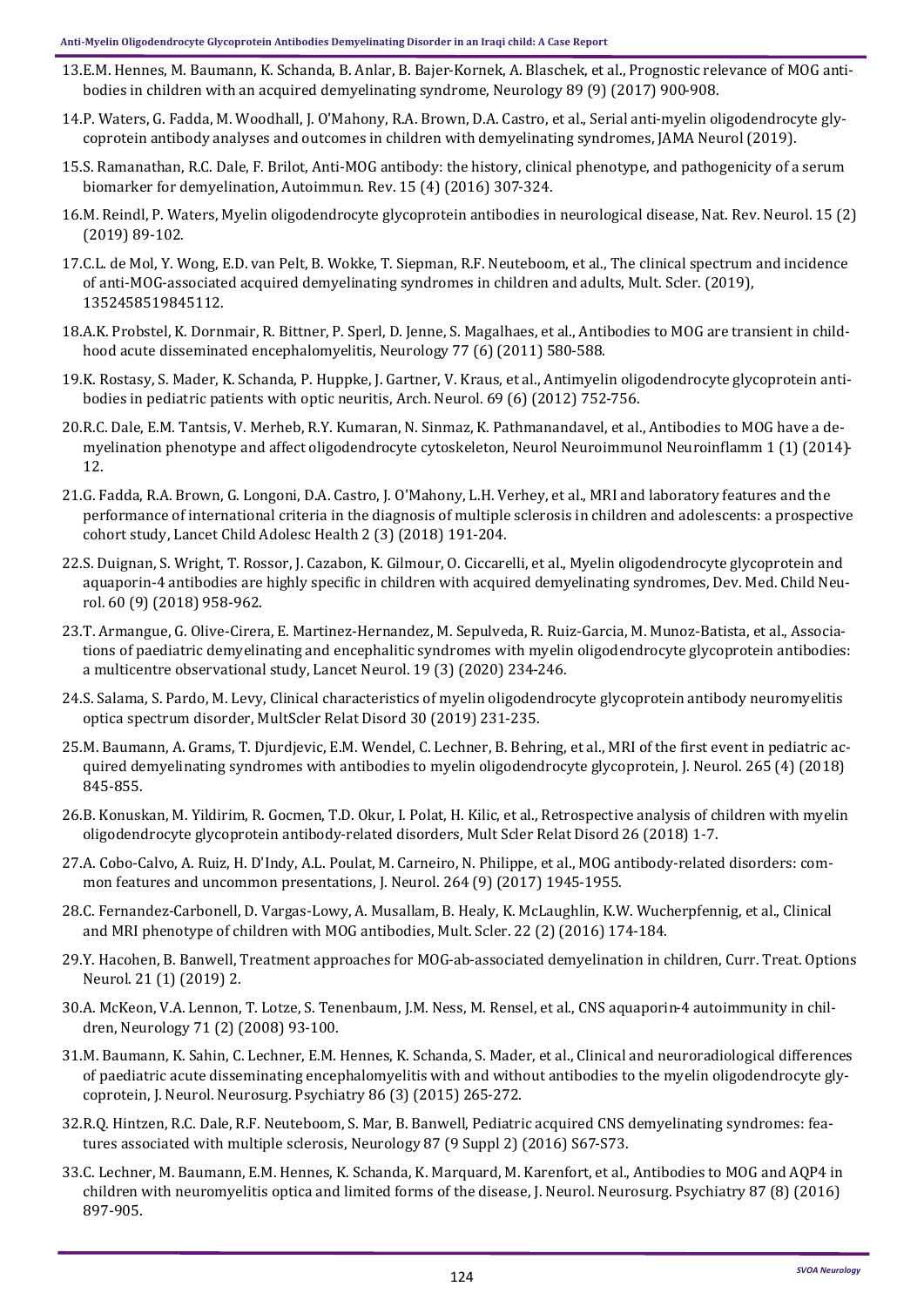- 34.A.S. Lopez-[Chiriboga, M. Majed, J. Fryer, D. Dubey, A. McKeon, E.P. Flanagan, et al., Association of MOG](https://pubmed.ncbi.nlm.nih.gov/30014148/)-IgG serostatus [with relapse after acute disseminated encephalomyelitis and proposed diagnostic criteria for MOG](https://pubmed.ncbi.nlm.nih.gov/30014148/)-IgGassociated [disorders, JAMA Neurol 75 \(11\) \(2018\) 1355](https://pubmed.ncbi.nlm.nih.gov/30014148/)-1363.
- 35.[Q. Chen, G. Zhao, Y. Huang, Z. Li, X. Sun, P. Lu, et al., Clinical characteristics of pediatric optic neuritis with myelin oli](https://pubmed.ncbi.nlm.nih.gov/29778487/)[godendrocyte glycoprotein seropositive: a cohort study, Pediatr. Neurol. 83 \(2018\) 42](https://pubmed.ncbi.nlm.nih.gov/29778487/)-49.
- 36.[R.N. Narayan, M. McCreary, D. Conger, C. Wang, B.M. Greenberg, Unique characteristics of optical coherence tomogra](https://pubmed.ncbi.nlm.nih.gov/30576847/)[phy \(OCT\) results and visual acuity testing in myelin oligodendrocyte glycoprotein \(MOG\) antibody positive pediatric](https://pubmed.ncbi.nlm.nih.gov/30576847/)  [patients, Mult Scler Relat Disord 28 \(2019\) 86](https://pubmed.ncbi.nlm.nih.gov/30576847/)-90.
- 37.[H. Song, H. Zhou, M. Yang, S. Tan, J. Wang, Q. Xu, et al., Clinical characteristics and prognosis of myelin oligodendro](https://pubmed.ncbi.nlm.nih.gov/30049802/)cyte glycoprotein antibody-[seropositive paediatric optic neuritis in China, Br. J. Ophthalmol. 103 \(6\) \(2019\) 831](https://pubmed.ncbi.nlm.nih.gov/30049802/)-836.
- 38.[M. Jurynczyk, S. Messina, M.R. Woodhall, N. Raza, R. Everett, A. Roca](https://pubmed.ncbi.nlm.nih.gov/29136091/)-Fernandez, et al., Clinical presentation and prognosis in MOG-[antibody disease: a UK study, Brain 140 \(12\) \(2017\) 3128](https://pubmed.ncbi.nlm.nih.gov/29136091/)-3138.
- 39.A. Cobo-[Calvo, A. Ruiz, E. Maillart, B. Audoin, H. Zephir, B. Bourre, et al., Clinical spectrum and prognostic value of CNS](https://pubmed.ncbi.nlm.nih.gov/29695592/)  [MOG autoimmunity in adults: the MOGADOR study, Neurology 90 \(21\) \(2018\)](https://pubmed.ncbi.nlm.nih.gov/29695592/) - 1858-1869.
- 40.[L. Chen, C. Chen, X. Zhong, X. Sun, H. Zhu, X. Li, et al., Different features between pediatric](https://pubmed.ncbi.nlm.nih.gov/29957392/)-onset and adult-onset patients who are seropositive for MOG-[IgG: a multicenter study in South China, J. Neuroimmunol. 321 \(2018\) 83](https://pubmed.ncbi.nlm.nih.gov/29957392/)-91.
- 41.[S. Ramanathan, S. Mohammad, E. Tantsis, T.K. Nguyen, V. Merheb, V.S.C. Fung, et al., Clinical course, therapeutic re](https://pubmed.ncbi.nlm.nih.gov/29142145/)sponses and outcomes in relapsing MOG antibody-[associated demyelination, J. Neurol. Neurosurg. Psychiatry 89 \(2\)](https://pubmed.ncbi.nlm.nih.gov/29142145/)  [\(2018\) 127](https://pubmed.ncbi.nlm.nih.gov/29142145/)-137.
- 42.[S. Jarius,](https://www.ncbi.nlm.nih.gov/pubmed/?term=Jarius%20S%5BAuthor%5D&cauthor=true&cauthor_uid=29724224) [F. Paul,](https://www.ncbi.nlm.nih.gov/pubmed/?term=Paul%20F%5BAuthor%5D&cauthor=true&cauthor_uid=29724224) [O. Aktas,](https://www.ncbi.nlm.nih.gov/pubmed/?term=Aktas%20O%5BAuthor%5D&cauthor=true&cauthor_uid=29724224) [N. Asgari,](https://www.ncbi.nlm.nih.gov/pubmed/?term=Asgari%20N%5BAuthor%5D&cauthor=true&cauthor_uid=29724224) [R. C. Dale,](https://www.ncbi.nlm.nih.gov/pubmed/?term=Dale%20RC%5BAuthor%5D&cauthor=true&cauthor_uid=29724224) et al., MOG encephalomyelitis: international recommendations on diagnosis and antibody testing. [J Neuroinflammation.](https://www.ncbi.nlm.nih.gov/pmc/articles/PMC5932838/) 2018; 15: 134. doi: 10.1186/s12974-018-1144-2. [[PMC free arti](https://www.ncbi.nlm.nih.gov/pmc/articles/PMC5086042/)[cle\]](https://www.ncbi.nlm.nih.gov/pmc/articles/PMC5086042/) [[PubMed\]](https://www.ncbi.nlm.nih.gov/pubmed/27793206) [\[CrossRef\]](https://dx.doi.org/10.1186%2Fs12974-016-0718-0) [\[Google Scholar\]](https://scholar.google.com/scholar_lookup?journal=J+Neuroinflammation&title=MOG-IgG+in+NMO+and+related+disorders:+a+multicenter+study+of+50+patients.+Part+2:+epidemiology,+clinical+presentation,+radiological+and+laboratory+features,+treatment+responses,+and+l)
- 43.Jarius S, Ruprecht K, Kleiter I, Borisow N, Asgari N, Pitarokoili K, Pache F, Stich O, Beume LA, Hummert MW, et al. MOG-IgG in NMO and related disorders: a multicenter study of 50 patients. Part 2: epidemiology, clinical presentation, radiological and laboratory features, treatment responses, and long-term outcome. J Neuroinflammation. 2016;13:280. doi: 10.1186/s12974-016-0718-0. [[PMC free article\]](https://www.ncbi.nlm.nih.gov/pmc/articles/PMC5086042/) [PubMed] [CrossRef] [Google Scholar]
- 44.Chalmoukou K, Alexopoulos H, Akrivou S, Stathopoulos P, Reindl M, Dalakas MC. Anti-MOG antibodies are frequently associated with steroid-sensitive recurrent optic neuritis. Neurol Neuroimmunol Neuroinflamm. 2015;2:e131. doi: 10.1212/NXI.0000000000000131. [\[PMC free article\]](https://www.ncbi.nlm.nih.gov/pmc/articles/PMC4496630/) [[PubMed\]](https://www.ncbi.nlm.nih.gov/pubmed/26185777) [[CrossRef\]](https://dx.doi.org/10.1212%2FNXI.0000000000000131) [[Google Scholar\]](https://scholar.google.com/scholar_lookup?journal=Neurol+Neuroimmunol+Neuroinflamm&title=Anti-MOG+antibodies+are+frequently+associated+with+steroid-sensitive+recurrent+optic+neuritis&author=K+Chalmoukou&author=H+Alexopoulos&author=S+Akrivou&author=P+Stathopou)
- 45.Ramanathan S, Reddel SW, Henderson A, Parratt JD, Barnett M, Gatt PN, Merheb V, Kumaran RY, Pathmanandavel K, Sinmaz N, et al. Antibodies to myelin oligodendrocyte glycoprotein in bilateral and recurrent optic neuritis. Neurol Neuroimmunol Neuroinflamm. 2014;1:e40. doi: 10.1212/NXI.0000000000000040. [[PMC free article\]](https://www.ncbi.nlm.nih.gov/pmc/articles/PMC4215392/) [[PubMed\]](https://www.ncbi.nlm.nih.gov/pubmed/25364774) [\[CrossRef\]](https://dx.doi.org/10.1212%2FNXI.0000000000000040) [\[Google Scholar\]](https://scholar.google.com/scholar_lookup?journal=Neurol+Neuroimmunol+Neuroinflamm&title=Antibodies+to+myelin+oligodendrocyte+glycoprotein+in+bilateral+and+recurrent+optic+neuritis&author=S+Ramanathan&author=SW+Reddel&author=A+Henderson&author=JD+Parratt&auth)
- 46.Nishikawa Y, Oku H, Tonari K, Sugasawa J, Ikeda T. A case of CRION with high titer of MOG antibody. Neuro Ophthalmol Japan. 2016;33:27–31. [[Google Scholar\]](https://scholar.google.com/scholar_lookup?journal=Neuro+Ophthalmol+Japan&title=A+case+of+CRION+with+high+titer+of+MOG+antibody&author=Y+Nishikawa&author=H+Oku&author=K+Tonari&author=J+Sugasawa&author=T+Ikeda&volume=33&publication_year=2016&pages=27-31&)
- 47.Spadaro M, Gerdes LA, Mayer MC, Ertl-Wagner B, Laurent S, Krumbholz M, Breithaupt C, Hogen T, Straube A, Giese A, et al. Histopathology and clinical course of MOG-antibody-associated encephalomyelitis. Ann Clin Transl Neurol. 2015;2:295–301. doi: 10.1002/acn3.164. [[PMC free article\]](https://www.ncbi.nlm.nih.gov/pmc/articles/PMC4369279/) [[PubMed\]](https://www.ncbi.nlm.nih.gov/pubmed/25815356) [\[CrossRef\]](https://dx.doi.org/10.1002%2Facn3.164) [\[Google Scholar\]](https://scholar.google.com/scholar_lookup?journal=Ann+Clin+Transl+Neurol&title=Histopathology+and+clinical+course+of+MOG-antibody-associated+encephalomyelitis&author=M+Spadaro&author=LA+Gerdes&author=MC+Mayer&author=B+Ertl-Wagner&author=S+Laurent&volume=2&pub)
- 48.Jurynczyk M, Geraldes R, Probert F, Woodhall MR, Waters P, Tackley G, Deluca G, Chandratre S, Leite MI, Vincent A, Palace J: Distinct brain imaging characteristics of autoantibody-mediated CNS conditions and multiple sclerosis. Brain. 2017;140:617–27. [[PubMed\]](https://www.ncbi.nlm.nih.gov/pubmed/28364548) doi: 10.1136/jnnp-2016-314005. [[PubMed\]](https://www.ncbi.nlm.nih.gov/pubmed/27951522) [\[CrossRef\]](https://dx.doi.org/10.1136%2Fjnnp-2016-314005) [\[Google Scholar\]](https://scholar.google.com/scholar_lookup?journal=J+Neurol+Neurosurg+Psychiatry&title=Brain+lesion+distribution+criteria+distinguish+MS+from+AQP4-antibody+NMOSD+and+MOG-antibody+disease&author=M+Jurynczyk&author=G+Tackley&author=Y+Kong&author=R+Geraldes&autho)
- 49.Jurynczyk M, Tackley G, Kong Y, Geraldes R, Matthews L, Woodhall M, Waters P, Kuker W, Craner M, Weir A, et al. Brain lesion distribution criteria distinguish MS from AQP4-antibody NMOSD and MOG-antibody disease. J Neurol Neurosurg Psychiatry. 2017;88:132–136. doi: 10.1136/jnnp-2016-314005. [[PubMed\]](https://www.ncbi.nlm.nih.gov/pubmed/27951522) [\[CrossRef\]](https://dx.doi.org/10.1136%2Fjnnp-2016-314005) [[Google Scholar\]](https://scholar.google.com/scholar_lookup?journal=J+Neurol+Neurosurg+Psychiatry&title=Brain+lesion+distribution+criteria+distinguish+MS+from+AQP4-antibody+NMOSD+and+MOG-antibody+disease&author=M+Jurynczyk&author=G+Tackley&author=Y+Kong&author=R+Geraldes&autho)
- 50.Mariotto S, Ferrari S, Monaco S, Benedetti MD, Schanda K, Alberti D, Farinazzo A, Capra R, Mancinelli C, De Rossi N, et al: Clinical spectrum and IgG subclass analysis of anti-myelin oligodendrocyte glycoprotein antibody-associated syndromes: a multicenter study. J Neurol 2017, 264:2420-2430. [\[PMC free article\]](https://www.ncbi.nlm.nih.gov/pmc/articles/PMC5688213/) [\[PubMed\]](https://www.ncbi.nlm.nih.gov/pubmed/29063242)
- 51.Mealy MA, Whetstone A, Orman G, Izbudak I, Calabresi PA, Levy M. Longitudinally extensive optic neuritis as an MRI biomarker distinguishes neuromyelitis optica from multiple sclerosis. J Neurol Sci. 2015;355:59–63. doi: 10.1016/ j.jns.2015.05.013. [[PMC free article\]](https://www.ncbi.nlm.nih.gov/pmc/articles/PMC4492883/) [[PubMed\]](https://www.ncbi.nlm.nih.gov/pubmed/26026942) [\[CrossRef\]](https://dx.doi.org/10.1016%2Fj.jns.2015.05.013) [\[Google Scholar\]](https://scholar.google.com/scholar_lookup?journal=J+Neurol+Sci.&title=Longitudinally+extensive+optic+neuritis+as+an+MRI+biomarker+distinguishes+neuromyelitis+optica+from+multiple+sclerosis&author=MA+Mealy&author=A+Whetstone&author=G+Orman&author=I+Izbudak&aut)
- 52.Akaishi T, Nakashima I, Takeshita T, Mugikura S, Sato DK, Takahashi T, Nishiyama S, Kurosawa K, Misu T, Nakazawa T, et al. Lesion length of optic neuritis impacts visual prognosis in neuromyelitis optica. J Neuroimmunol. 2016;293:28–33. doi: 10.1016/j.jneuroim.2016.02.004. [\[PubMed\]](https://www.ncbi.nlm.nih.gov/pubmed/27049558) [[CrossRef\]](https://dx.doi.org/10.1016%2Fj.jneuroim.2016.02.004) [[Google Scholar\]](https://scholar.google.com/scholar_lookup?journal=J+Neuroimmunol.&title=Lesion+length+of+optic+neuritis+impacts+visual+prognosis+in+neuromyelitis+optica&author=T+Akaishi&author=I+Nakashima&author=T+Takeshita&author=S+Mugikura&author=DK+Sato&volume=293&publica)
- 53.Jarius S, Paul F, Franciotta D, Ruprecht K, Ringelstein M, Bergamaschi R, Rommer P, Kleiter I, Stich O, Reuss R, et al. Cerebrospinal fluid findings in aquaporin-4 antibody positive neuromyelitis optica: results from 211 lumbar punctures. J Neurol Sci. 2011;306:82–90. doi: 10.1016/j.jns.2011.03.038. [\[PubMed\]](https://www.ncbi.nlm.nih.gov/pubmed/21550068) [[CrossRef\]](https://dx.doi.org/10.1016%2Fj.jns.2011.03.038) [[Google Scholar\]](https://scholar.google.com/scholar_lookup?journal=J+Neurol+Sci&title=Cerebrospinal+fluid+findings+in+aquaporin-4+antibody+positive+neuromyelitis+optica:+results+from+211+lumbar+punctures&author=S+Jarius&author=F+Paul&author=D+Franciotta&author=K+Ruprecht&auth)